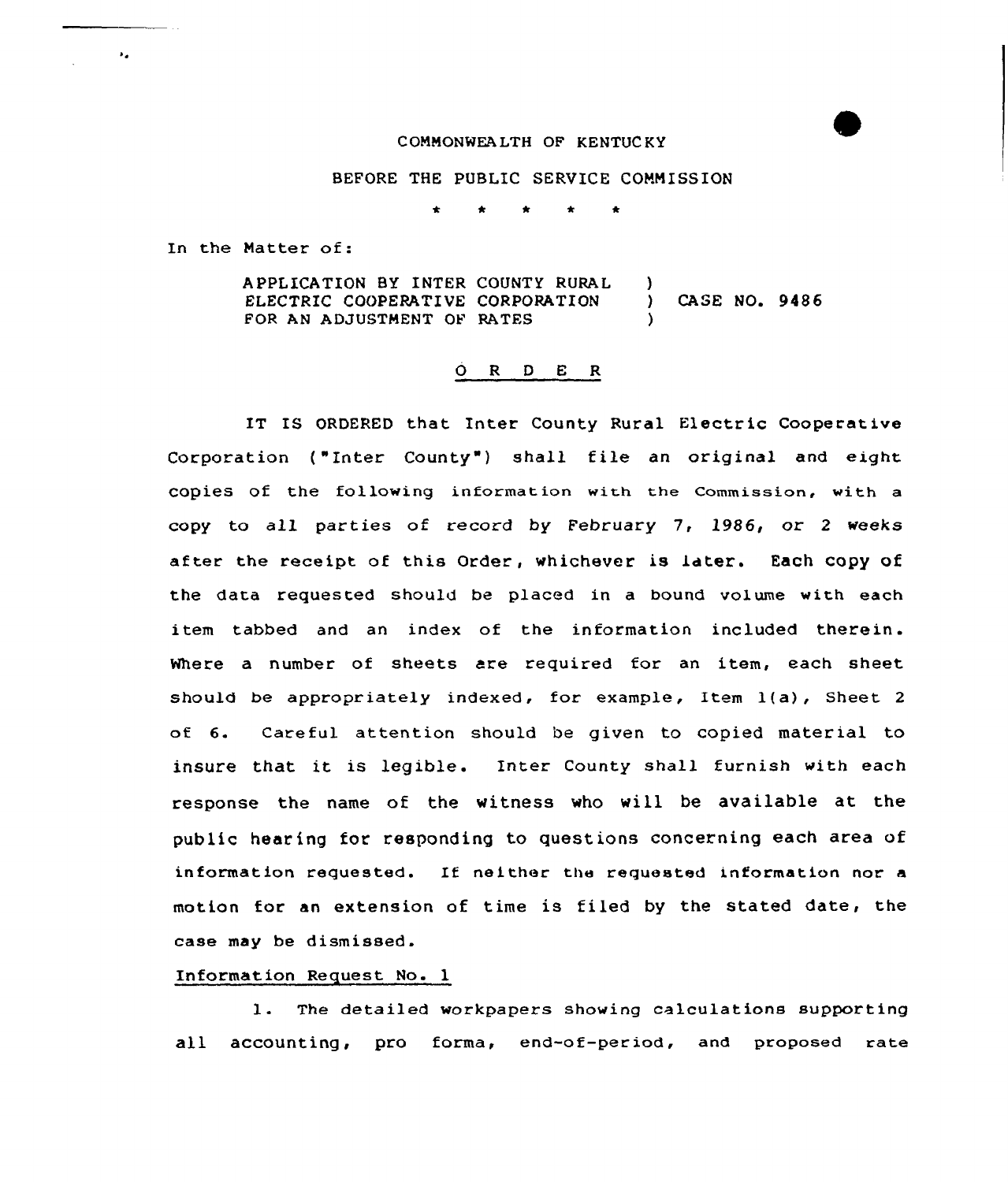adjustments in the rate application to revenue, expense, invesment, and reserve accounts for the test year and <sup>a</sup> complete detailed narrative explanation of each adjustment including the reason why each adjustment is required. Explain in detail all components used in each calculation including the methodology employed and all assumptions applied in the derivation of each adjustment. Index each calculation to the accounting, pro forma, end-of-period, and proposed rate adjustment which it supports.

2. An analysis of Account 930--Niscellaneous General Expenses for the test period. This should include <sup>a</sup> complete breakdown of this account as shown in attached Format l, and also provide all detailed workpapers supporting this analysis. At minimum, the workpapers should show the date, vendor, reference (i.e., voucher no., etc.), dollar amount, and <sup>a</sup> brief description of each expenditure. Detailed analysis is not required for amounts of less than \$100 provided the items are grouped by classes as shown in Format <sup>1</sup> attached.

3. <sup>A</sup> detailed analysis of contributions for charitable and political purposes (in cash or services). This analysis should indicate the amount of the expenditure, the recipient of the contribution, and the specific account charged.

4. <sup>A</sup> copy of the auditor's report from your most recent audit.

5. <sup>A</sup> detailed analysis of advertising expenditures during the test period. This analysis should include a breakdown of Account 913--Advertising Expenses, as shown in Format 2, attached, and should also show any advertising expenditures included in

 $-2-$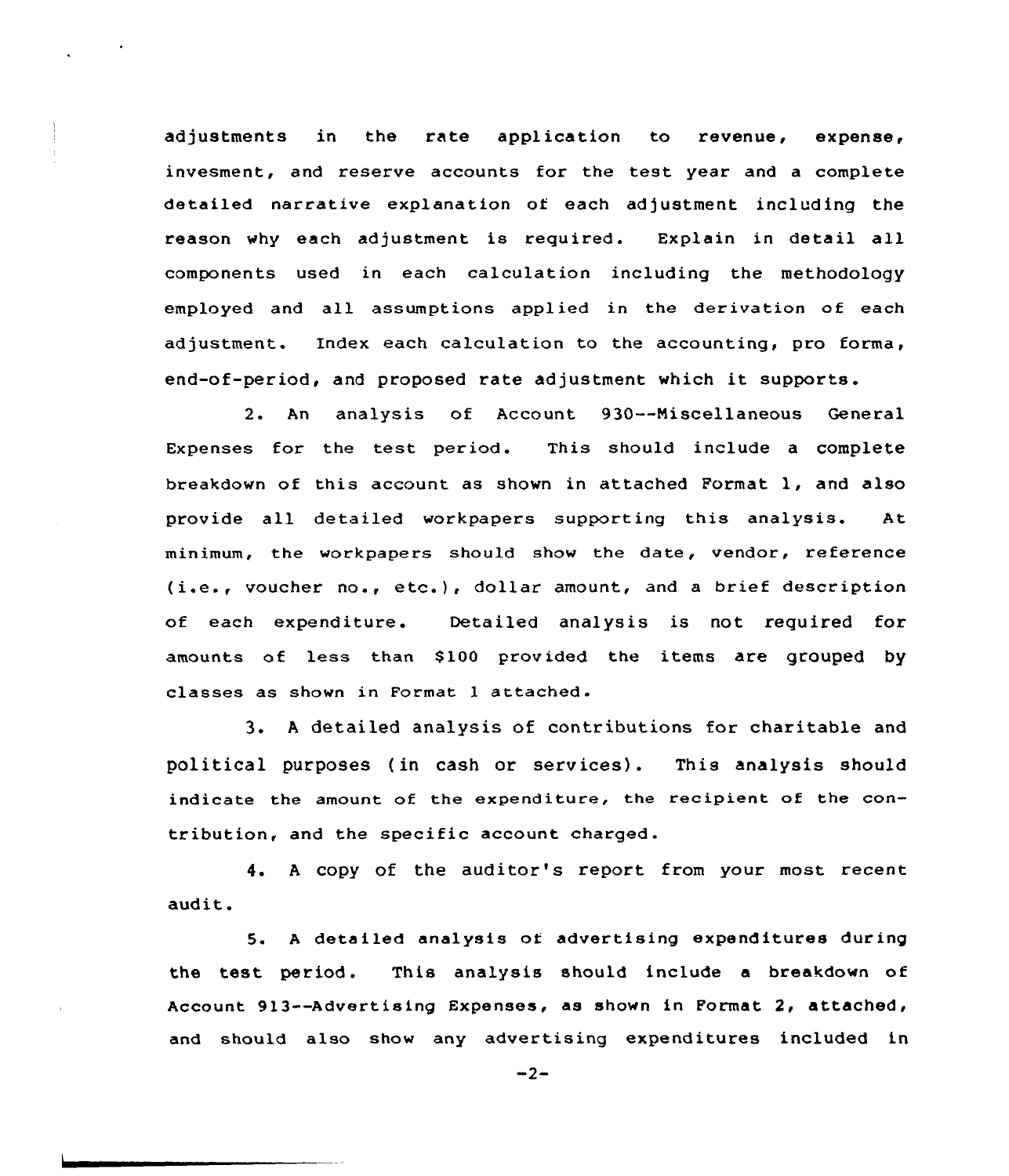other expense accounts. This analysis should be specific as to the purpose and expected benefit of each expenditure.

6. <sup>A</sup> copy of the most recent publication of the Borrower Statistical Profile for the utility published by the Rural Electrification Administration. Include a detailed narrative explanation of any action taken by the utility's management, its Board of Directors or REA based on the results of this data.

7. <sup>A</sup> schedule of salaries and wages for the test year and each of the <sup>5</sup> calendar years preceding the test year as shown in Format 3, attached. For each time period provide the amount of overtime pay.

8. <sup>A</sup> copy of the current by-laws.

9. Provide the utility's rate of return on net investment rate base for the test year and <sup>5</sup> preceding calendar years. Include data used to calculate each return.

10. In comparative form, an income statement, a statement of changes in financial position, and <sup>a</sup> balance sheet for the test year and the 12-month period immediately preceding the test year.

ll. <sup>A</sup> detailed analysis of expenses incurred during the test year for professional services as shown in attached Format 4, and all detailed workpapers supporting the analysis. At minimum the workpapors should show the payee, dollar amount, reference (i.e., voucher, no., etc.) account charged, hourly rates and time charged to the utility according to each invoice, and <sup>a</sup> brief description of the service provided. identify all rate case work by case number.

 $-3-$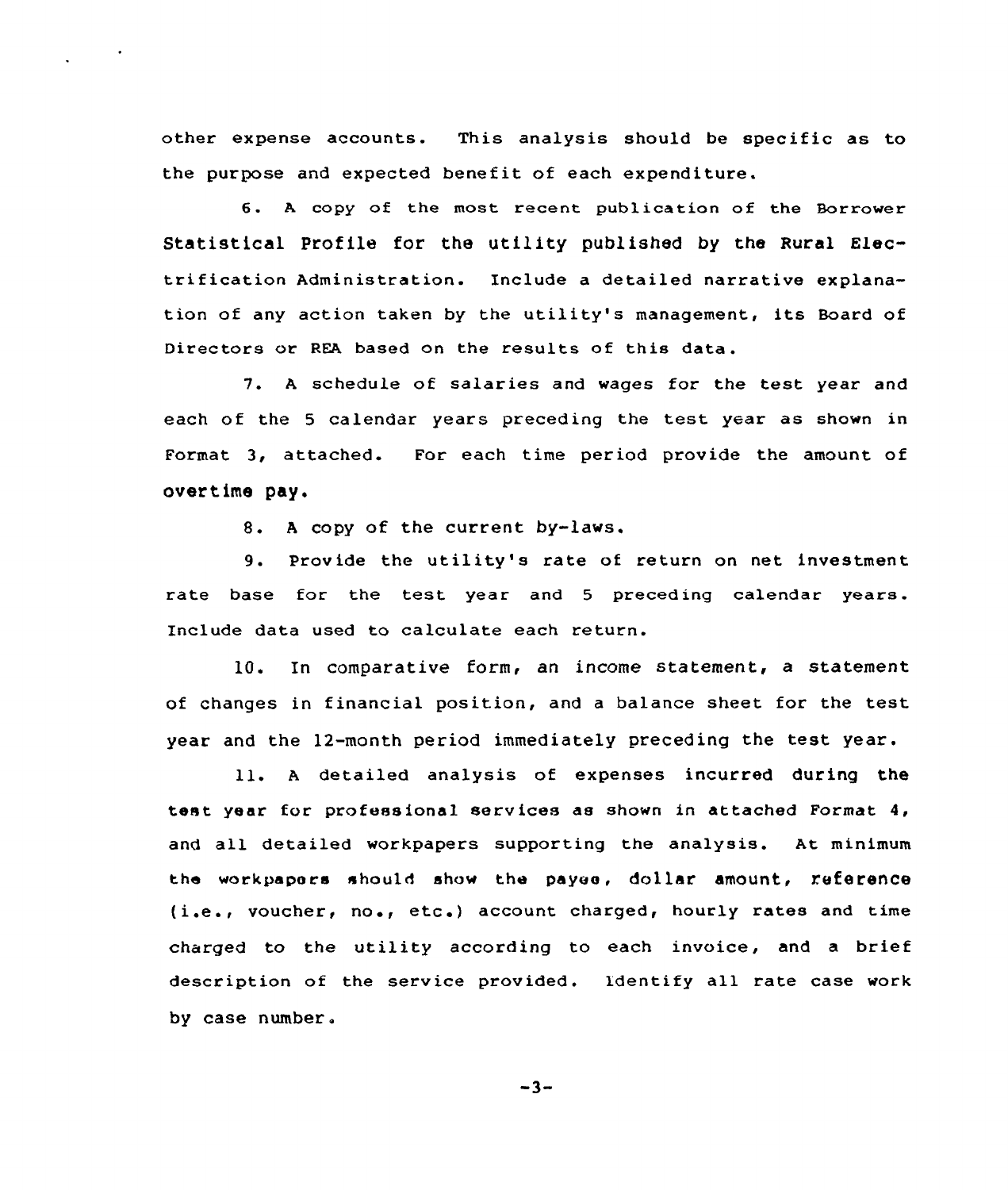12. Provide the utility's times interest earned ratio and debt service coverage ratio, as calculated by the Rural Electrification Administration, for the test year and the 5 preceding calendar years. Include the data used to calculate each ratio.

13. Schedules in comparative forin showing for the test year and the year preceding the test year the ending balance in each electric plant and reserve account or sub-account included in the utility's chart of accounts.

14. A copy of Kentucky's Electric Cooperatives Operating Expense and Statistical Comparisons for the most recent <sup>2</sup> years available.

15. The date and time of the most recent annual members' Provide the number of members in attendance, the number meeting. of members voting for new board meinbers, the number of new board members elected, and general description of the meeting's act iv it ies.

16. Provide a schedule showing a comparison of balances in each operating expense account for. each month of the test year to the sane inonth of the preced ing year for each account or subaccount included in the utility's chart of accounts. See Format 5.

17. The estimated dates for draw downs of unadvanced loan funds at test-year end and the proposed uses of these funds.

18. Provide the following where not previously included in the record:

-4-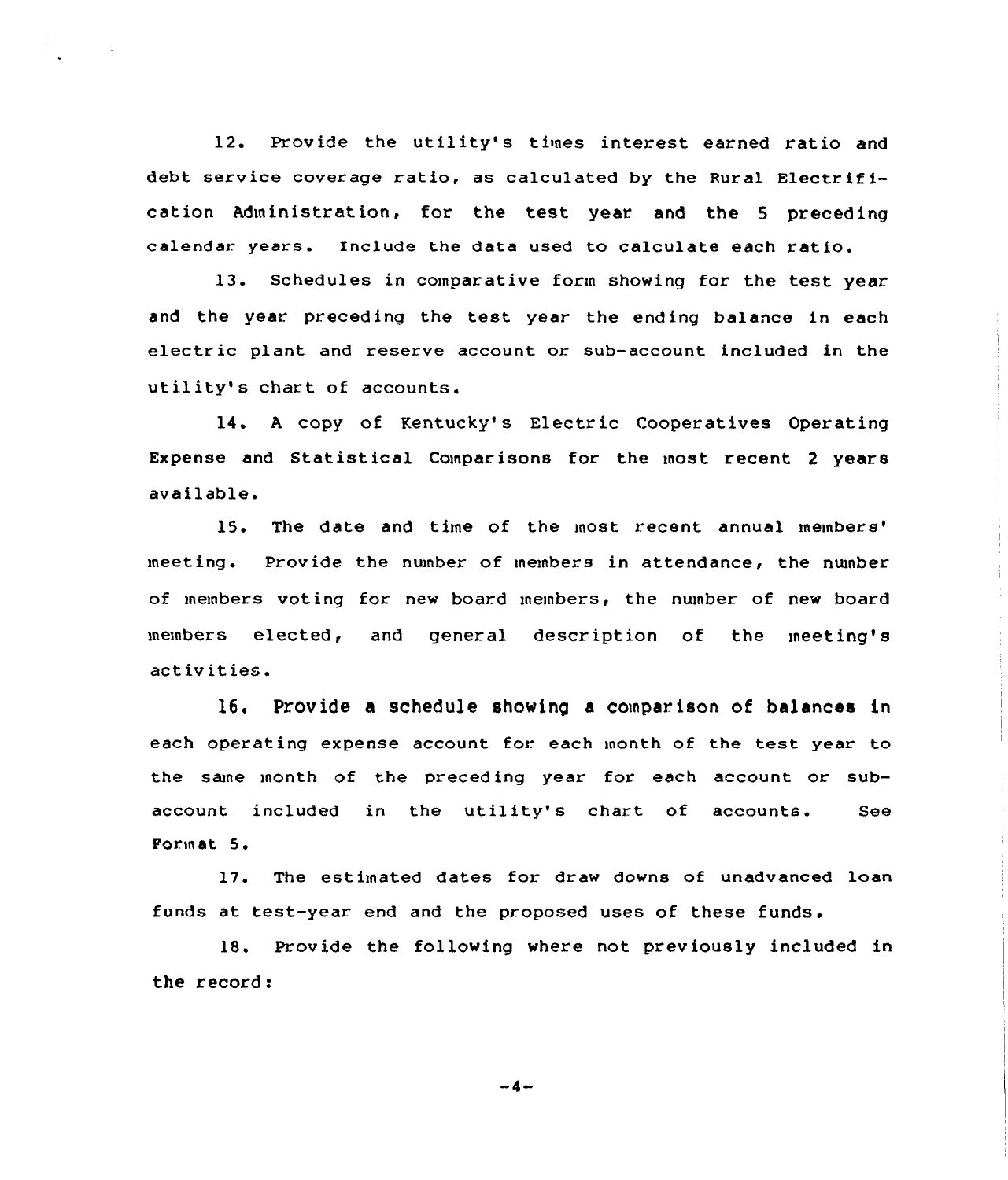a. <sup>A</sup> schedule of the present and proposed rates, charges, terms and conditions, and service rates and regulations which the utility seeks to change, shown in comparative form.

b. A detailed analysis of customers' bills, adjusted to actual usage and in such detail that the revenues from the present and proposed rates can be readily determined.

c. <sup>A</sup> schedule of test year. revenues for each rate schedule per book rates, present rates annualized, and proposed rates annualized.

d. A schedule setting forth the effect upon average consumer bills.

e, <sup>A</sup> statement setting forth estimates of the effect that the new rate or rates will have upon the revenues of the utility, the total amount of money resulting from the increase or decrease and the percentage increase or decrease

f. <sup>A</sup> schedule showing by customer class ( i.e., residential, commercial, industrial, etc.) the amount and percent of any proposed increase or decrease in revenue distr ibuted to each class. This schedule is to be accompanied by <sup>a</sup> statement which explains in detail the methodology or basis used to allocate the requested increase or decrease in revenue to each of the respective customer classes.

<sup>g</sup> . <sup>A</sup> schedule showing how the increase or decrease in (f) above was further. distributed to each rate charge (i.e., customer or facility charge, KWH charge, Mcf charge, etc.). This

 $-5-$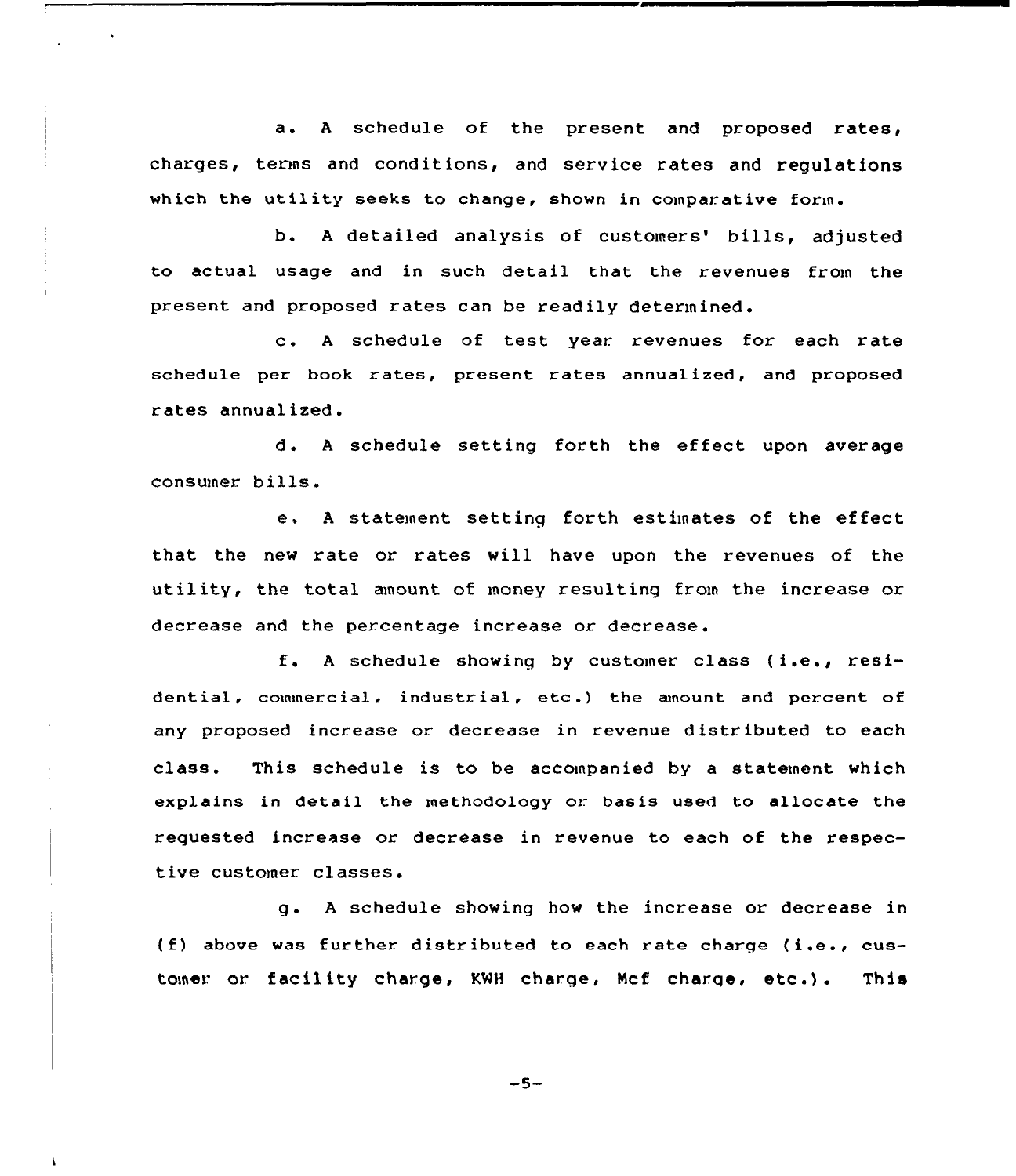schedule is to be accompanied by a statement which explains, in detail, the methodology or basis used to allocate the increase or. decrease.

h. <sup>A</sup> statement showing by cross-outs and italicized inserts all proposed changes in rates, charges, terms and conditions, and service rules and regulations for each rate or charge. Copy of current tariff may be used.

19. Provide the name and address of each member of the utility's Board of Directors along with his or her personal mailing address. If, during the course of these proceedings, any changes occur in board membership, provide an update to this request.

20. Provide a detailed analysis of the total compensation paid to each member of the board of directors during the test period including all fees, fringe benefits, and expenses with a description of the type of meetings, seminars, etc., attended by each member .

21. Provide a detailed analysis of all benefits provided to the utility's employees including the itemized cost of each benefit and the average annual cost of benefits per employee. If readily available, provide this data by employee classif ication as shown in Format 3.

22. Provide an itemized listing of the costs incurred to date for the preparation of this case and an itemized estimate of the total cost to be incurred for this case. Indicate any costs incurred for this case that occurred during the test year .

 $-6-$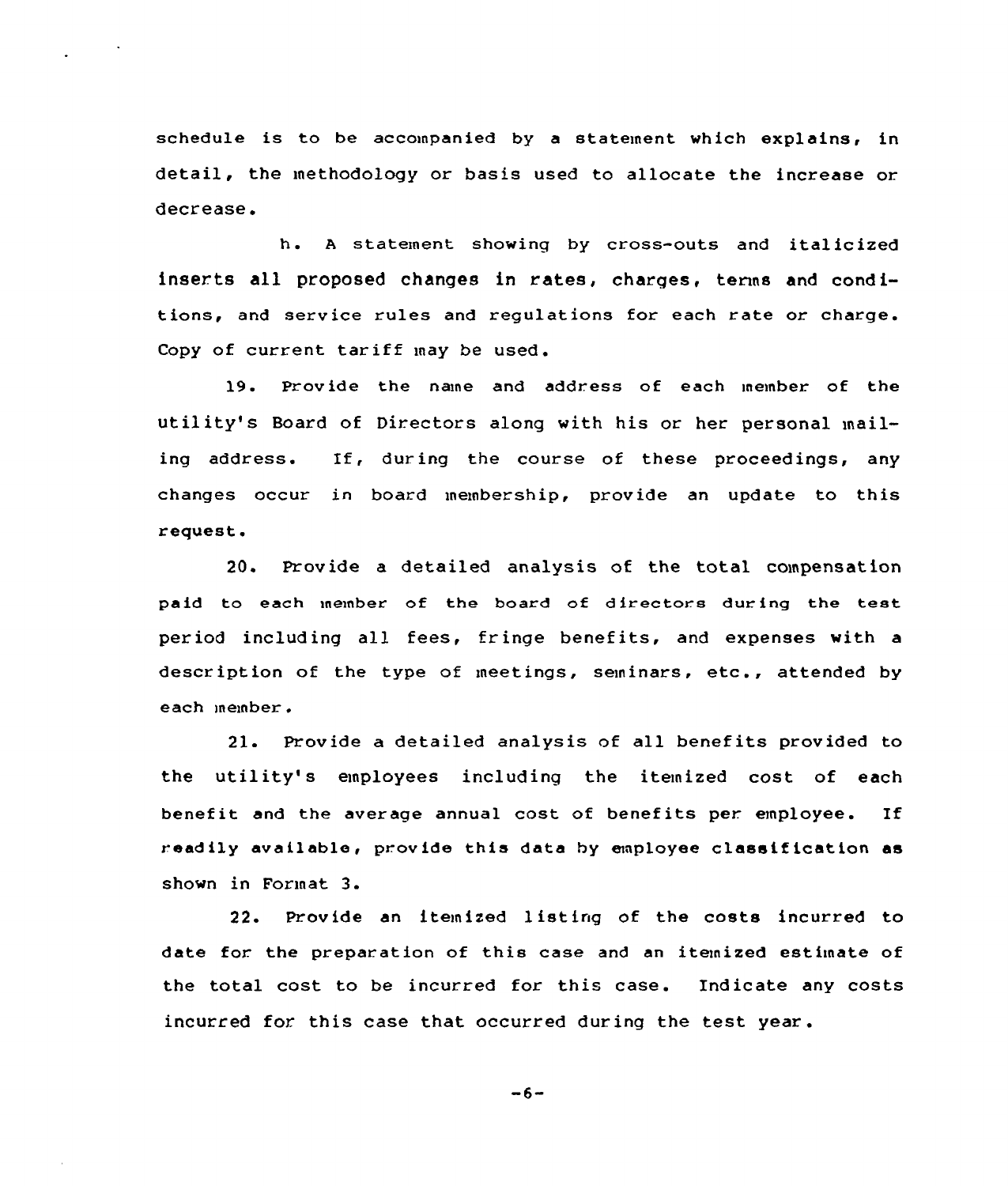Done at Frankfort, Kentucky, this 27th day of January, 1986. PUBLIC SERVICE CONNISSION

Rubrick Hemang

ATTEST:

**Secretary**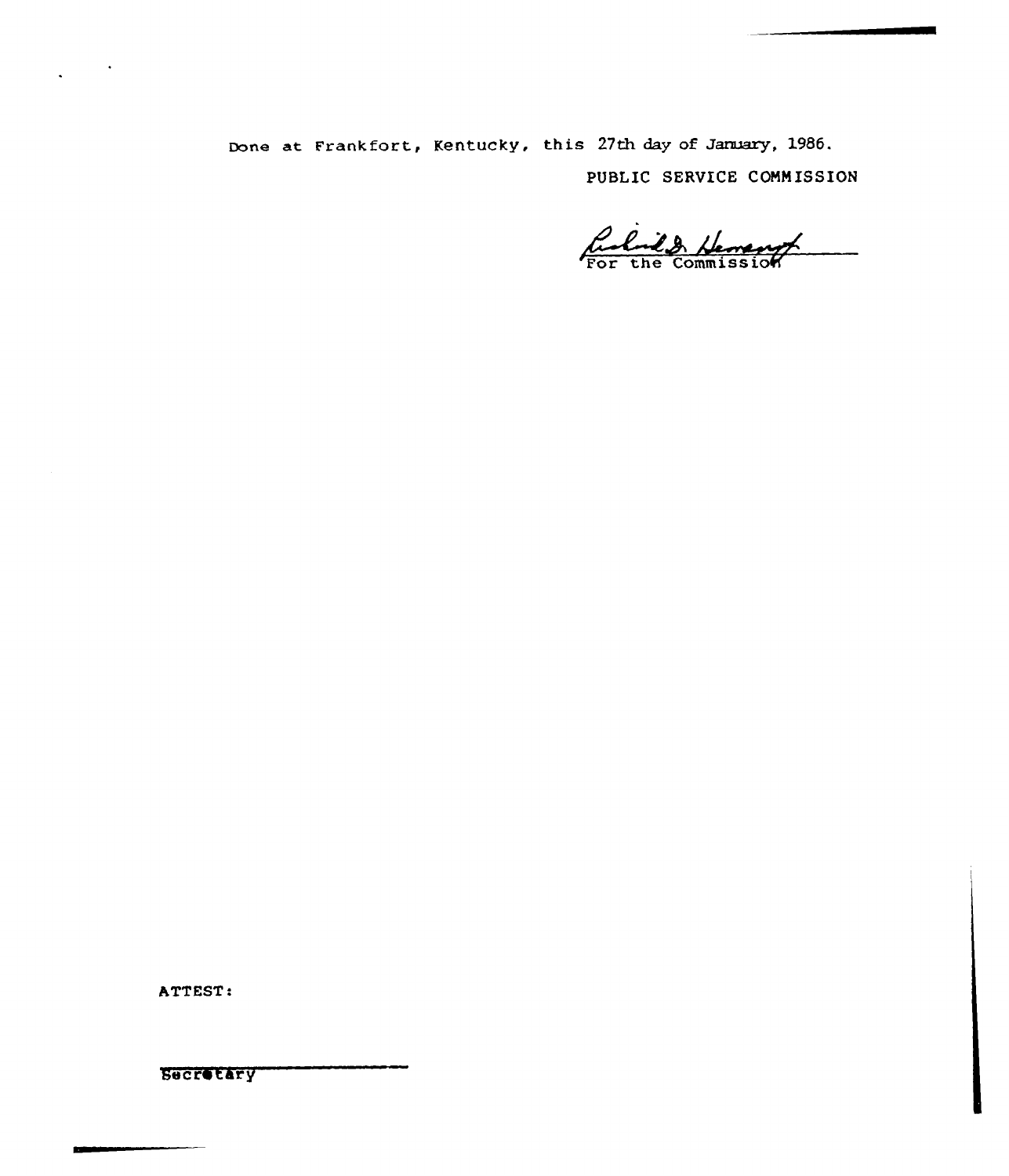Format 1

### INTER COUNTY RURAL ELECTRIC COOPERATIVE CORPORATION

## Case No. 9486

# ACCOUNT 930 - MISCELLANEOUS EXPENSES

### For the 12 Months Ended

| Line | Item | Amount |
|------|------|--------|
| No.  | 7a   | (b)    |

- 1. Industry Association Dues
- 2. Institutional Advertising
- 3. Conservation Advertising
- 4. Rate Department Load Studies
- 5. Water, and Other Testing and Research
- 6. Directors' Fees and Expenses
- 7. Dues and Subscriptions
- 8. Miscellaneous
- $9.$ Total

 $\ddot{\phantom{a}}$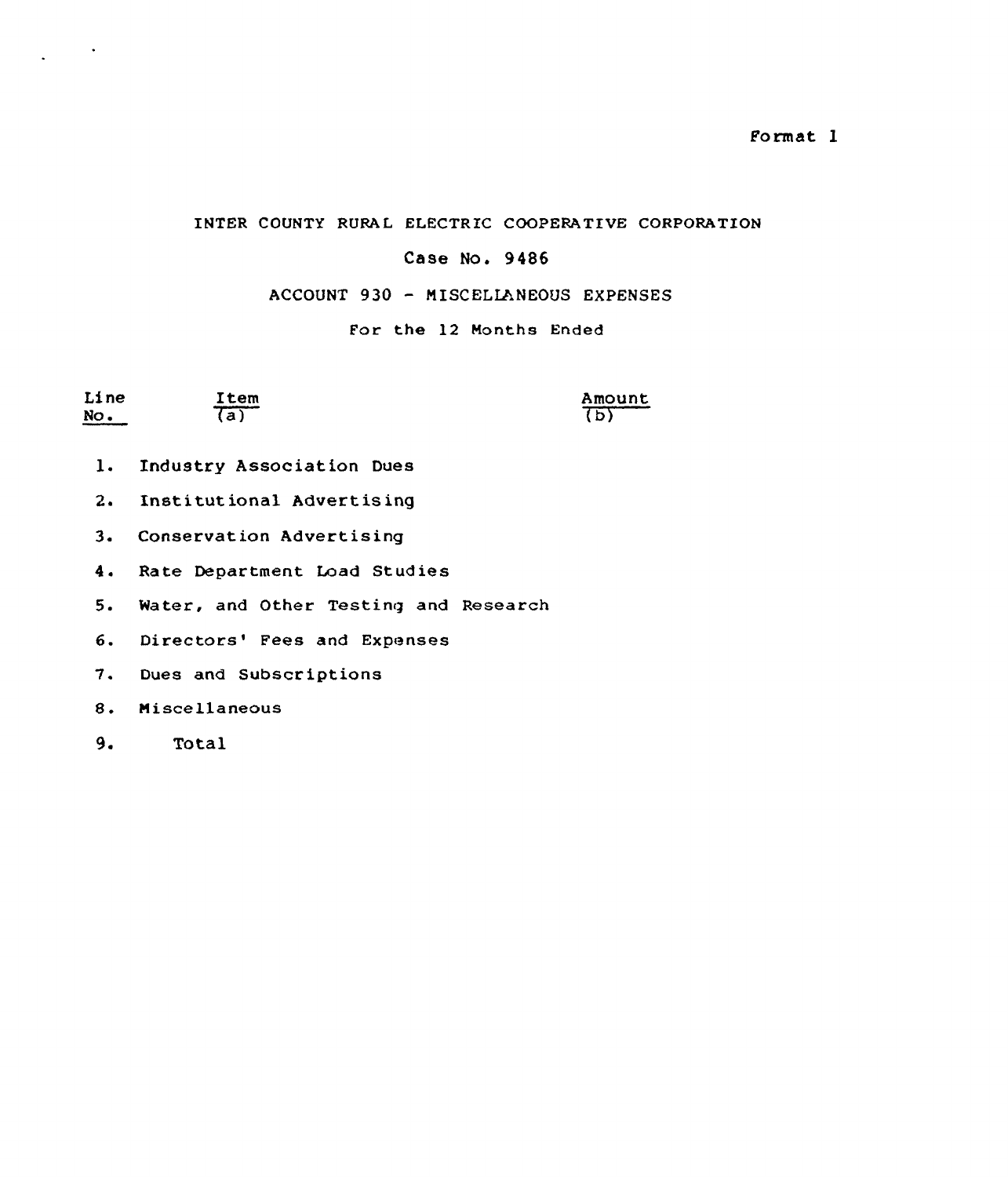Format 2

## INTER COUNTY RURAL ELECTRIC COOPERATIVE CORPORATION

# Case No. 9486

### ACCOUNT 913 —ADVERTISING EXPENSE

For the 12 Months Ended

(Total Company)

| Line<br>No | Item   | Sales or    | Promotional Institutional Conservation Rate |  |       |       |
|------------|--------|-------------|---------------------------------------------|--|-------|-------|
|            | $'$ a) | Advertising | Advertising Advertising Case                |  | Other | Total |

- $1.$ Newspaper
- $2.$ Magazines and Other
- 3. Telev ision
- 4. Radio

 $\sim$ 

- 5. Direct Mail
- Sales Aids 6.
- 7. Total

 $\frac{1}{\sqrt{2}}\left( \frac{1}{\sqrt{2}}\right) \frac{1}{\sqrt{2}}\left( \frac{1}{\sqrt{2}}\right) \frac{1}{\sqrt{2}}\left( \frac{1}{\sqrt{2}}\right) \frac{1}{\sqrt{2}}\left( \frac{1}{\sqrt{2}}\right) \frac{1}{\sqrt{2}}\left( \frac{1}{\sqrt{2}}\right) \frac{1}{\sqrt{2}}\left( \frac{1}{\sqrt{2}}\right) \frac{1}{\sqrt{2}}\left( \frac{1}{\sqrt{2}}\right) \frac{1}{\sqrt{2}}\left( \frac{1}{\sqrt{2}}\right) \frac{1}{\sqrt{2}}\left$ 

&. Amount Assigned to Ky. Retail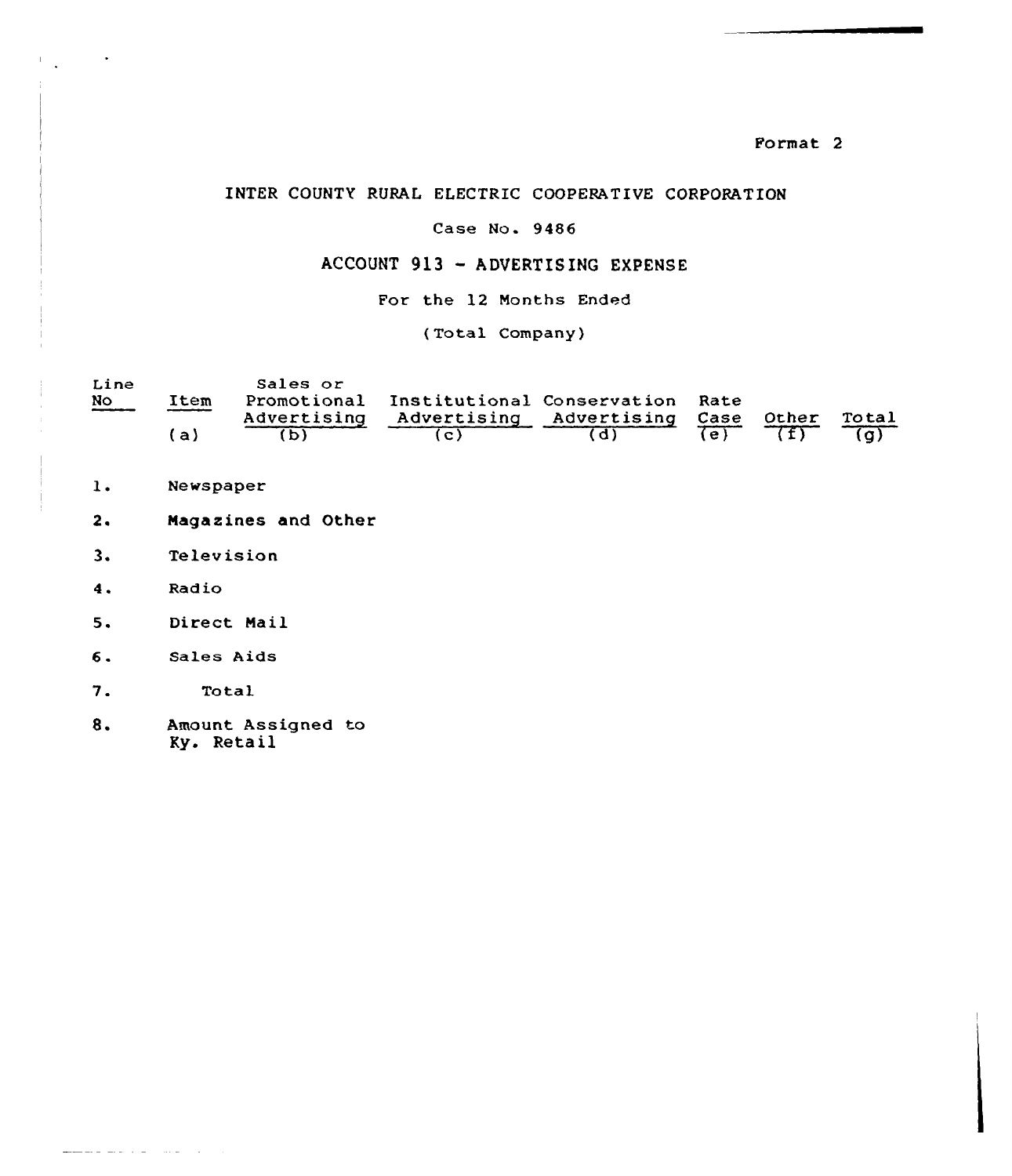| use:<br><b>Rundit</b><br>Mundit<br>For the Calendar Years 19<br>And the 12-Month Period Ending<br>ğ<br>ANLISES OF SALARIES AND WASSS<br><u>ခ</u> ျိ⇔<br>Moont<br>$Case$ No. $9486$<br>$\frac{1}{2}$<br>(5,000)<br>ţp<br>Calendar<br>$\boxed{\bigcirc}$<br>Years<br><b>Amount</b><br>Through 19<br>$\frac{1}{2}$<br>Prior to Test Year<br>ă<br>$\mathfrak{g}$<br>12 Months<br>$\frac{10}{240000}$<br><b>Ended</b><br>ă<br>듸 |
|----------------------------------------------------------------------------------------------------------------------------------------------------------------------------------------------------------------------------------------------------------------------------------------------------------------------------------------------------------------------------------------------------------------------------|
|----------------------------------------------------------------------------------------------------------------------------------------------------------------------------------------------------------------------------------------------------------------------------------------------------------------------------------------------------------------------------------------------------------------------------|

 $\frac{1}{\sqrt{11}}$ lst

 $\Xi$ 

 $\frac{\hbar m \omega m t}{\hbar}$  (a) Year Test ś

Format 3<br>Page 1 of 3

| $\overline{\mathcal{E}}$ |
|--------------------------|
|                          |
| $\frac{1}{2}$            |
|                          |

bed to expen

 $\ddot{\cdot}$ **Power** production expen

ىب Transmission expenses

 $\ddot{\phantom{a}}$ Distribution expenses

**ب** Customer accounts expe

 $\ddot{\bullet}$ Sales expenses

 $\mathbf{L}$ expenses: Administrative and gen

(a) Administrative an general salaries

 $\widehat{\sigma}$ Office supplies a

 $\widehat{c}$ expense<br>Administrative expense

transferred-cr.

 $\widehat{e}$ Outside services employed<br>Property insurance

 $\hat{H}$ 

 $\frac{1}{4}$  .

Injuries and danages

 $\begin{array}{c} \frac{1}{2} & \frac{1}{2} \\ \frac{1}{2} & \frac{1}{2} \\ \frac{1}{2} & \frac{1}{2} \end{array}$ 

 $\begin{array}{c} 1 \\ 1 \\ 2 \\ 3 \\ 4 \end{array}$ 

 $\frac{1}{2}$ 

 $\frac{1}{\alpha}$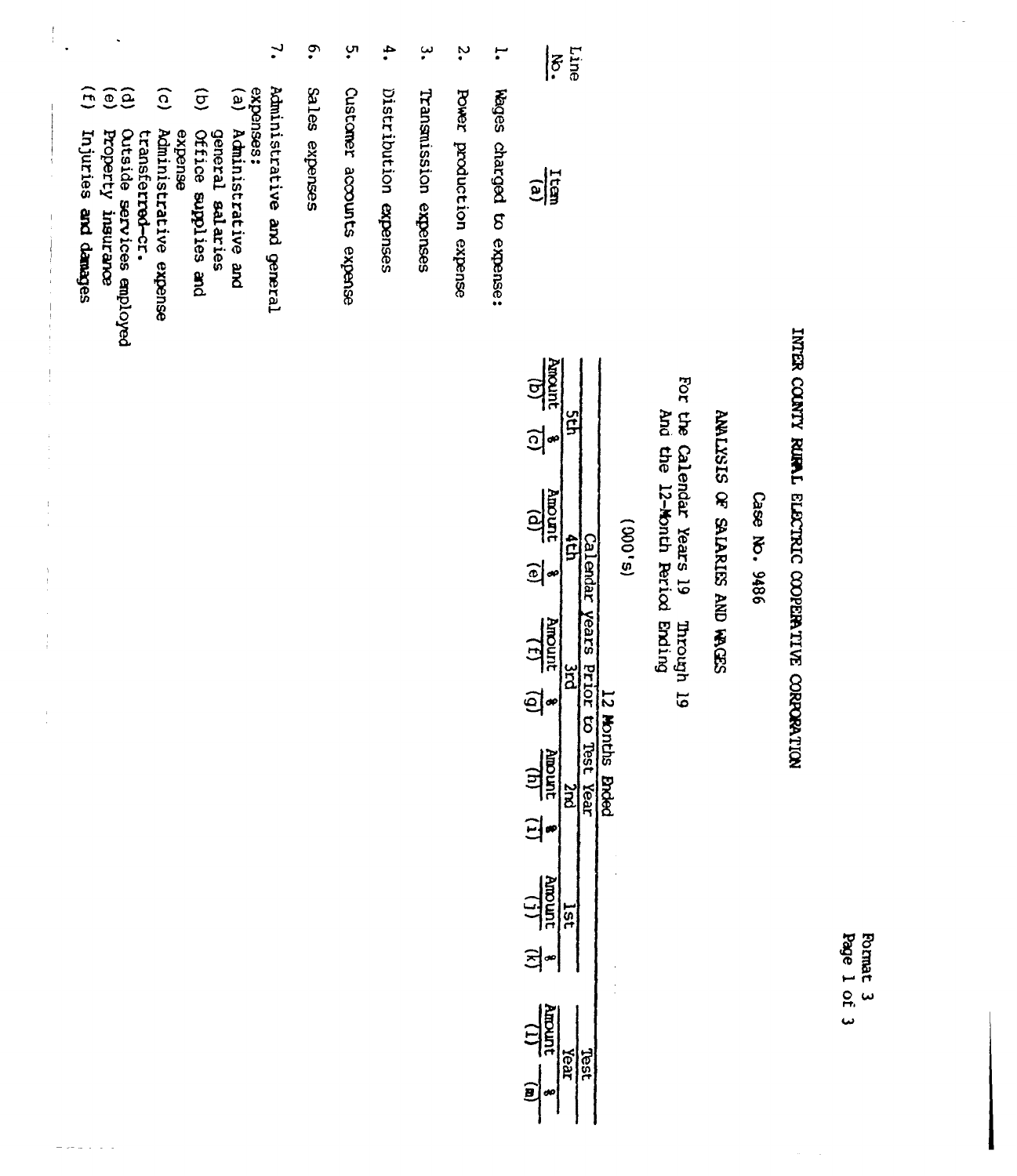| $\ddot{\vec{r}}$         | $\overline{5}$    | $\ddot{\bullet}$                                                         | $\tilde{\mathbf{e}}$                                             | 7,                                                                                                                                                                                                                                                                                                          | Line<br>¦ह<br>∙                                                                                                                                                                                                                                                                                     |
|--------------------------|-------------------|--------------------------------------------------------------------------|------------------------------------------------------------------|-------------------------------------------------------------------------------------------------------------------------------------------------------------------------------------------------------------------------------------------------------------------------------------------------------------|-----------------------------------------------------------------------------------------------------------------------------------------------------------------------------------------------------------------------------------------------------------------------------------------------------|
| Total Salaries and Wages | Wages capitalized | Total salaries and wages charged expense $(L2 \text{ through } L6 + L8)$ | expenses L7(a) through L7(1)<br>Total administrative and general | Administrative and general<br>expenses (continued):<br>(g) Employees pensions and<br>$\widehat{E}$<br>Ξ<br>Ξ<br>Ξ<br>$\Xi$<br>Maintenance of general<br>Regulatory comission<br>Franchise requirements<br><b>benefits</b><br>expense<br>Miscellaneous general<br>expenses<br>plant<br>Duplicate charges-cr. | $\frac{1}{2}$                                                                                                                                                                                                                                                                                       |
|                          |                   |                                                                          |                                                                  |                                                                                                                                                                                                                                                                                                             | Amount<br>$\widehat{\mathbf{e}}$<br>u<br>S<br>$\frac{1}{2}$<br>Amount<br>$\frac{1}{2}$<br>4th<br>Calendar years Prior to Test<br>$\frac{1}{2}$<br>æ<br>(s,000)<br>$\frac{151}{100000}$<br>ں<br>25<br>$\frac{1}{2}$<br>12 Months Ended<br>$\frac{(1)}{2400000}$<br>Year<br><b>DAC</b><br>.<br>리<br>œ |

 $\ddot{\phantom{0}}$ 

**Romat 3**<br>Rage 2 of 3

INTER COUNTY RURAL ELECTRIC OOPERATIVE CORPORATION

Case No. 9486

ANLYSIS OF SALARIES AND WOES

For the Calendar Years 19 Through 19 and the 12-Month Feriod Ending

 $\frac{1}{\sqrt{10000}}$ 

 $\exists \bullet$ 

Near Rear

Test

 $\frac{1}{3}$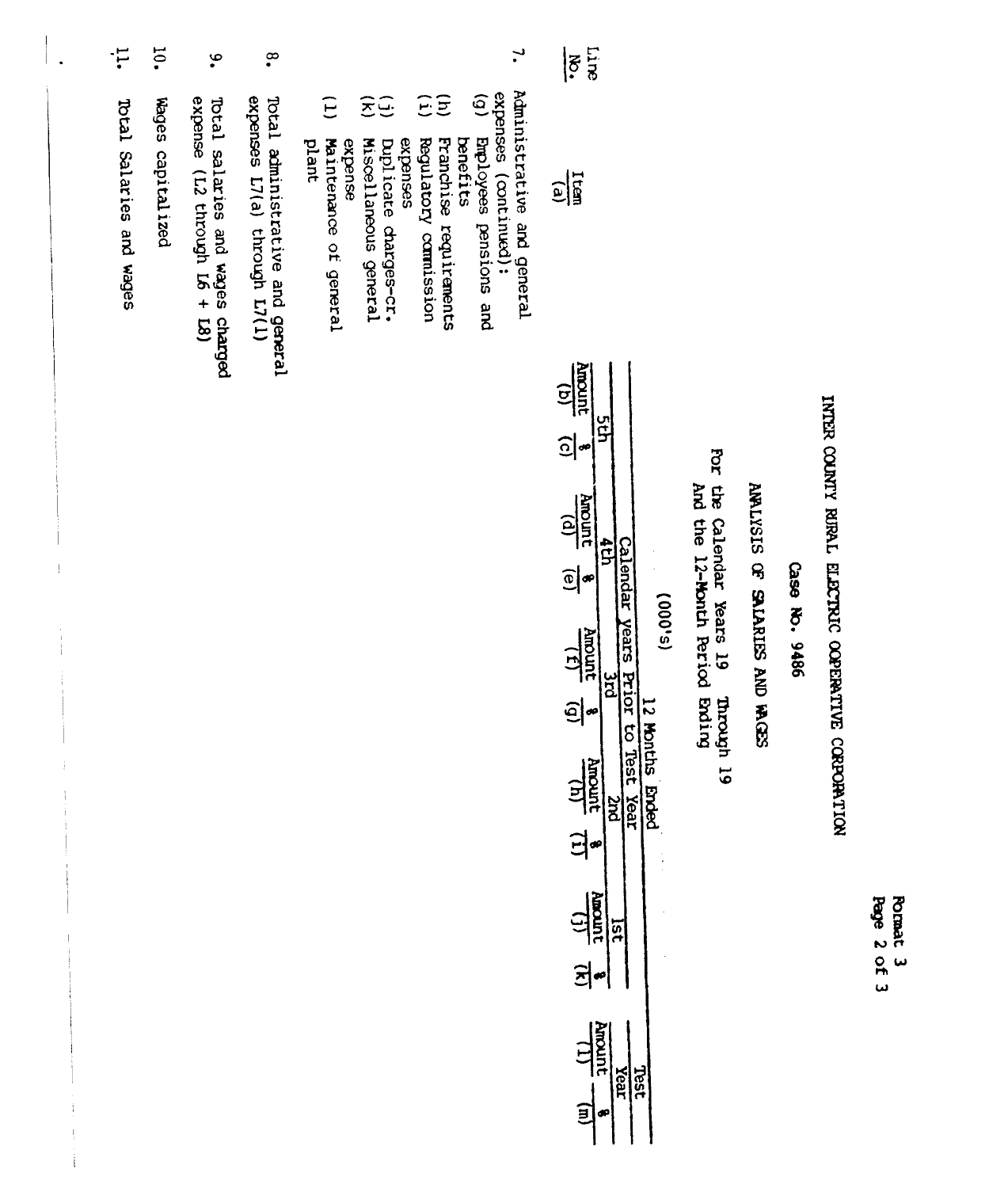| <b>Page</b><br>لما | F<br>旨<br>٠ |
|--------------------|-------------|
| ο<br>m             | سا          |
| سه                 |             |

# INTER COUNTY RUPAL ELECTRIC COOPERATIVE CORPORATION

Case No. 9486

# ANALISIS OF SALARIES AND WAGES

For the Calendar Years 19 Through 19<br>And the 12-Month Period Bnding

| $\ddot{2}$                          | $\left \frac{1}{2}\right $                                                                                                                                                                                                    |
|-------------------------------------|-------------------------------------------------------------------------------------------------------------------------------------------------------------------------------------------------------------------------------|
| Ratio of salaries and wages charged | $\frac{1}{\log n}$                                                                                                                                                                                                            |
|                                     | $\frac{4 \text{mount}}{10}$ (c)<br>ដ្                                                                                                                                                                                         |
|                                     | Amount<br>calendar v<br>$\tilde{e}$<br><b>S,000</b><br>Vears<br>$\frac{4}{(t)}$ $\frac{4}{(t)}$<br>į<br>ī<br>ğ<br>ဌာ<br>ີ່<br>ຈີ<br>$\frac{4m\omega_{\text{m}}}{\sqrt{\ln n}}$<br><b>Endex</b><br><b>Yeal</b><br>n<br>B<br>ส∞ |
|                                     | $\frac{\Delta \text{max}}{\left( \frac{1}{2} \right)}$<br>5<br>.<br>∄≁                                                                                                                                                        |
|                                     | umoon<br>rea;                                                                                                                                                                                                                 |

 $13.$ Ratio of salaries and wages<br>capitalized to total wages  $(L10 + L11)$  $\frac{1}{2}$  (III +  $\frac{67}{2}$ ) seben prod a crossedxe

NOTE: Show percent increase of each year over the prior year in Columns (c), (e), (g), (i), (k), and (m).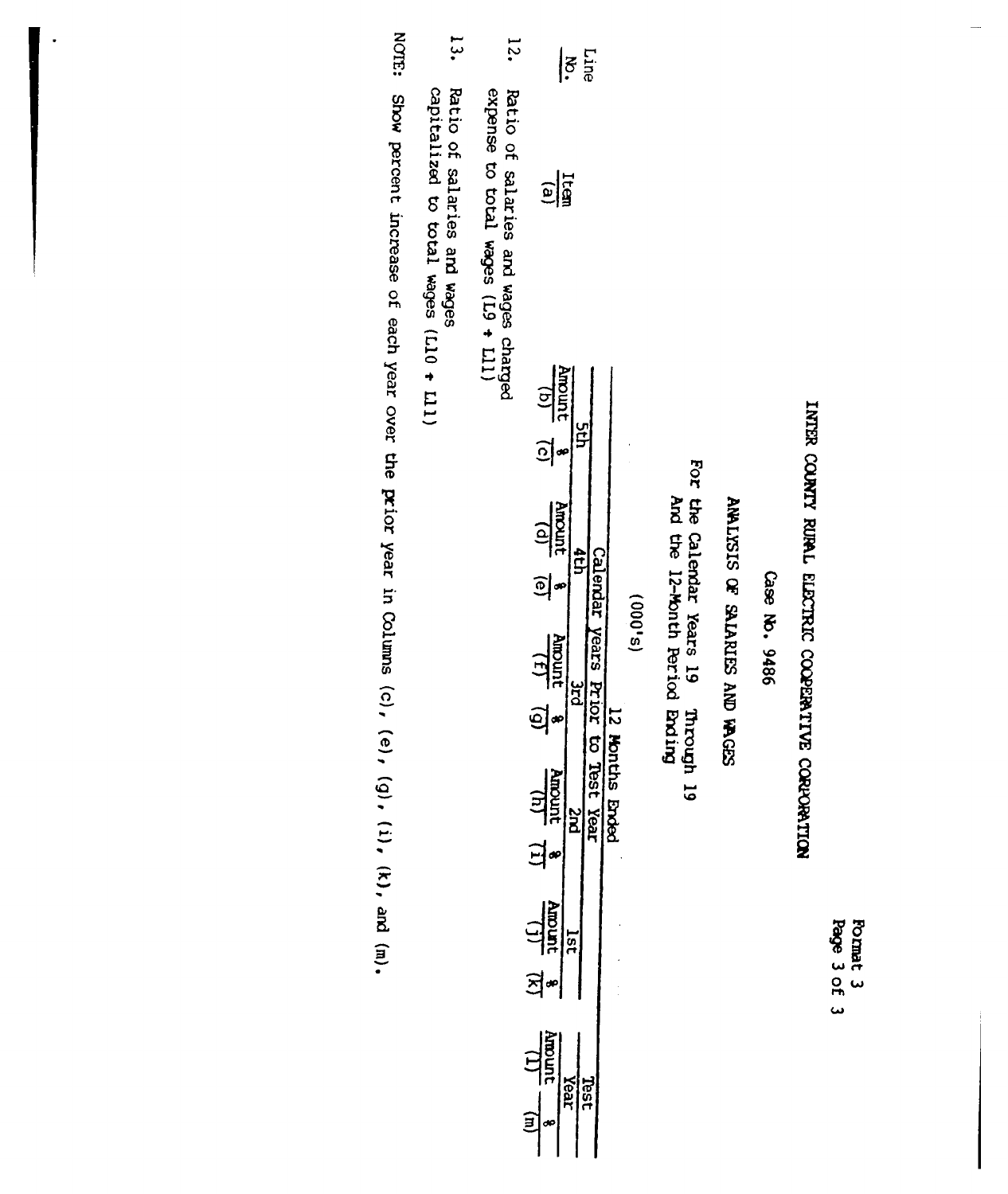### Format 4

 $\mathbf{r}$ 

 $\begin{array}{c} 1 \\ 1 \\ 1 \\ 1 \\ 1 \end{array}$ 

 $\bar{z}$ 

# INTER COUNTY RURAL ELECTRIC COOPERATIUE CORPORATION

### Case No. 9486

# Professional Service Expenses

For the 12 Months Ended

| Line<br>$\underline{\text{NO}}$ . | Item        | Rate Case | Annual Audit | Other | Total |
|-----------------------------------|-------------|-----------|--------------|-------|-------|
| $\mathbf{1}$ .                    | Legal       |           |              |       |       |
| 2.                                | Engineering |           |              |       |       |
| 3.                                | Accounting  |           |              |       |       |
| $\ddot{4}$ .                      | Other       |           |              |       |       |
| 5.                                | Total       |           |              |       |       |